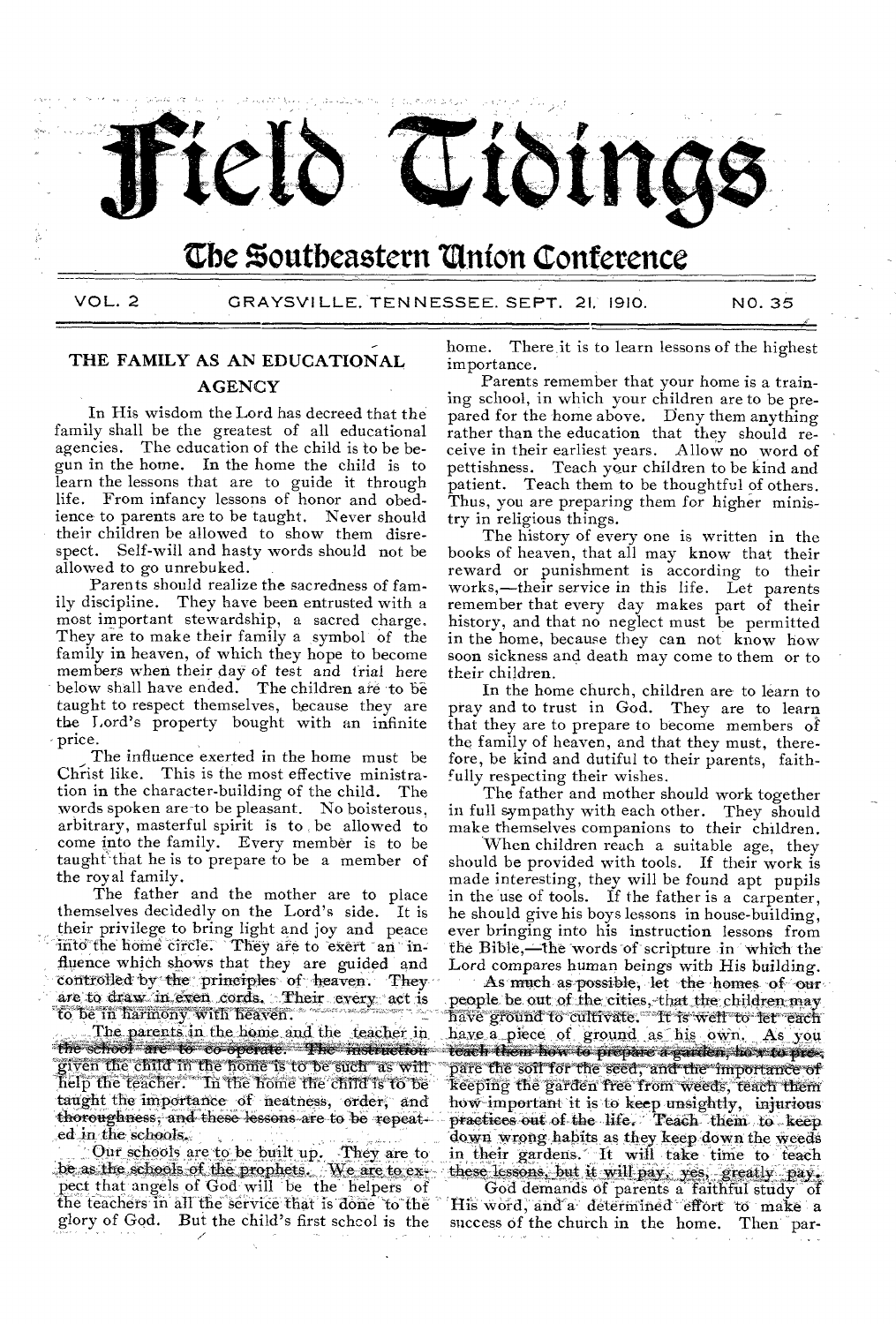ents with their converted children,—the result of their obedience to God,—can carry into the church their self-denial and sacrifice and their spiritual strength. MRS. E. G. WHITE.

## \* \* "SUPPOSE"

A soldier was one day found by himself enjoying the flowers and pleasure of a beautiful park, He was arrested, court-martialed, and shot. "Just because he was found in this park harming no one?" you ask. Yes, he was positively harming no one, but was putting in his time napping and enjoying things generally. But while he was thus busying himself pleasantly, his comrads were in action. "This was different," you say, "he ought to have been in the ranks with the rest." And so he had. Supranks with the rest." pose we look into another army a moment.

"Suppose, some one should offer me a thousand dollars for every soul that I might earnestly try to lead to Christ, would I endeavor to lead any more souls to Him than I am endeavoring to now? Is it possible that I would attempt to do for money, even at the risk of blunders or ridicule, what I hesitate or shrink from doing now in obedience to God's command? Is my love for money stronger than my love for God and for souls? How feeble then is my love for God! Perhaps this explains why I am not a soul-winner."

"Suppose I were to be asked how many persons I had persistently tried to win to Christ during the past month, or even during the past year, what would my answer be? How many have I even spoken to? How many have I on my prayer list now ? If I am not interested enough in the salvation of others to even have a daily prayer list, is it any wonder that I am not a soul-winner?"

"Suppose I were to see a blind man unknowingly approaching the brink of a high precipice, and that I were to sit by without concern or any effort to warn or save him from certain death, would I not be as guilty of his death in God's sight as though I had murdered him outright? The death of a body which might have been, but was not prevented, is a terrible thing; but how about the preventable death of a human soul perchance of many souls for which God may hold me responsible? If any murder of another's body by neglect is an unspeakable crime, what shall be said of my murder by neglect of another's soul?"

These quoted suppositions are presented bY one who knows not the importance of the warning message of Revelation 14. Now let us suppose a little farther.

Suppose the warning contained in the Third Angel's Message against the receiving of a certain wicked thing into the life and heart was known in our neighborhood only by yourself, and that you did no more than you are doing now to warn these people of it, do you think you would be clear before God in the day of judgment ?

Suppose these neighbors and friends were to ask you when the day of salvation has passed, "If you knew these things were coming upon us, why did you not tell us?" what answer could you give them?

Suppose that every other member of the church to which you belong were doing no more than you are to warn the world of Jesus' soon coming, when might we look for Him to appear in the clouds of heaven,?

Suppose I fail to do for those about me that which the Lord designed I should do when He let the light of the Third Angel's Message shine let the light of the Third Angel's Message shine<br>upon my pathway by living and giving it to<br>them, how am I to expect they are to know these things? and upon what can I base my hope for a heavenly reward?

Suppose no other believer in this solemn message was doing more that I am to send it to the ends the earth in this generation, when may we expect the words of the prophet John to be accomplished when he wrote, "And I looked, and, behold, a Lamb stood. on Mount Zion, and with him a hundred forty and four thousand, having his Father's name written in their foreheads.

Suppose we all take these things home to ourselves and think and pray about them in earnest at least for one week in our private devotions, and listen to what the "Spirit"' may say to us as to what we should do individually.

T. E. BOWEN.

٠x

## THE COLUMBIA, SOUTH CAROLINA CAMP-MEETING

I have just returned from the camp-meeting at Columbia. This was the, first Seventh-day Adventist Negro Camp-meeting ever held in the State of South Carolina.

Our Carolina brethren who have received the hope of the truth in their souls are rejoicing in the same. They are of good courage, and returned to their homes with renewed energy and courage to press the battle against the enemy.

We were pleased to find a few who are planning to enter the canvassing work and help to take this precious truth which they love; to their own people. We hope that they may remember our Motto text,  $(2\ti{Time: 2:15})$  and improve every movement to make a thorough preparation for the work. We hope to hear from many of them. A. L. MANOUS, many of them. A. L. MANOUS,

478 South church St., Spartanburg, S. C.

# \* \*

#### WHAT NEXT?

In all the conferences of this Union, except Florida, the camp-meetings are in the past. Florida will enjoy her annual feast, Oct. 13-23.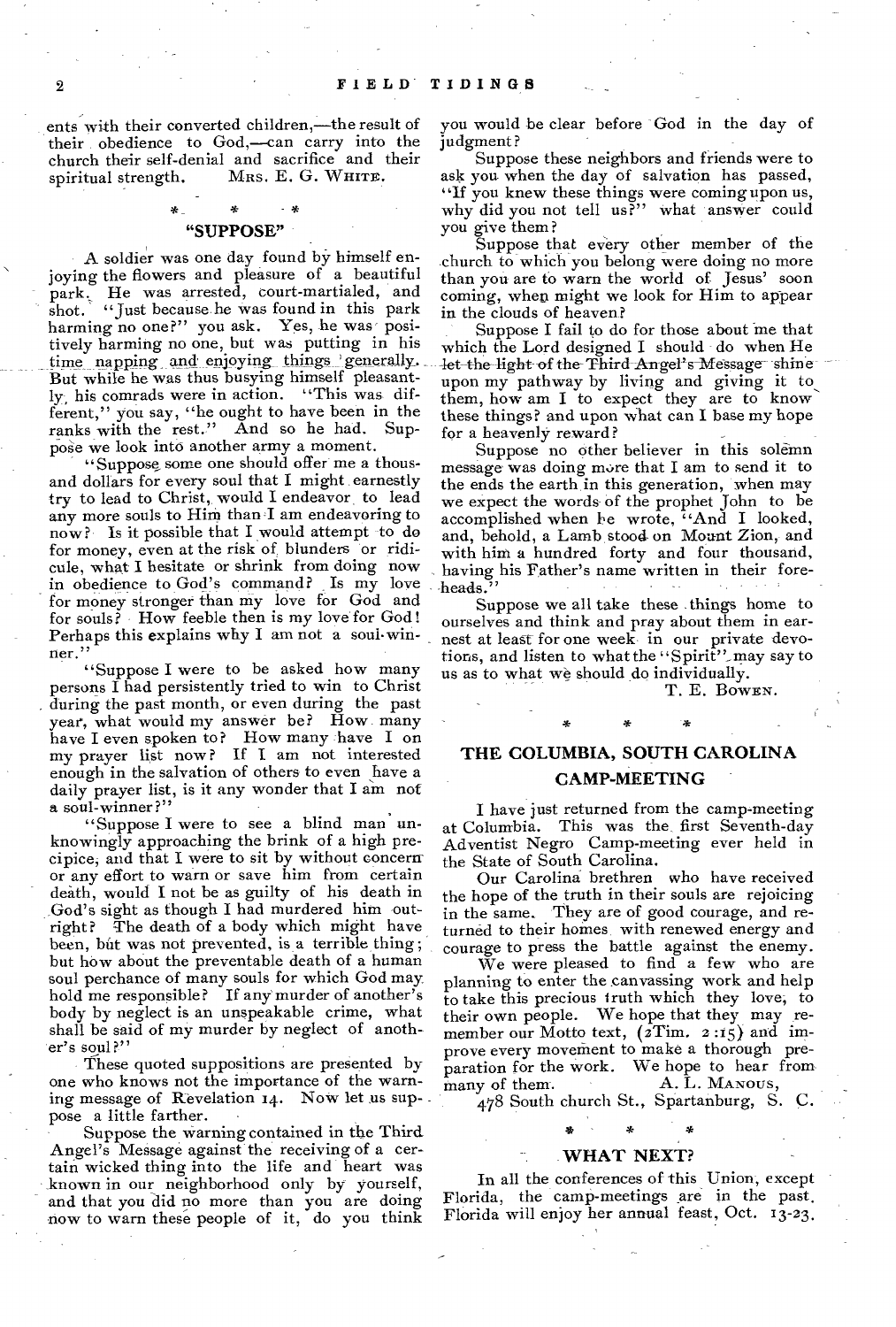Those we have held have been blessed occasions; and, judging the future by the past, Florida will be no exception.

Therefore by October 23, the camp-meetings will be over, and, naturally we inquire, "What<br>next?" And we would say, "The Thanksgiv-And we would say, "The Thanksgiving Ingathering for Missions."

It has become an established custom with us, that we all turn out and solicit funds from our friends to carry forward our message in all the earth. The last two years this campaign has been carried forward, and has placed in the treasury of the General Conference many thousands of dollars. This year should be the largest of any.

The Review and Herald is issuing another special number for this purpose, and October 31 is the day set for the work to begin. Therefore it is time for orders to. be sent in for your supplies. We hope every church elder and leader of companies will bring this matter before their congregations, and see that orders are sent in at an early date; and thus have every thing in readiness for the opening of the campaign.

I want to see the Southeastern Union roll in several thousand dollars as a result of our united efforts in this Thanksgiving Ingathering. CHAS. THOMPSON,

President Southeastern Union Conference.

告

#### AMONG THE CHURCHES IN FLORIDA

At Miami I found Brethren Branson and Whitford considerably worn with their labors. During the past five months they have certainly worked hard, and the Lord has greatly blessed. Brother Branson had taken personal supervision of the erection of the church building, laboring with his hands upon it. The effect of this course was evident and demonstrated that manual labor does not lower the dignity of a minister.

Ten days, full of work, were spent by the writer at Miami. On Sabbath August 13, a church fully officered, was organized. On Sunday night, August 14, still others were added, making a total membership of 27. I baptized 13 of this number. Twenty-one of this number came in on profession of faith;

One year ago last Spring I visited this place, With a view of ascertaining its needs and prospects. I found four Sabbath-keepers there. None of these-had ever-heard a Seventh-day Ad-' ventist sermon, and none of them belonged t9 the church. So far as  $I$  was able to learn, there frad never been a sermon preached by. Seventhday Adventists in the city. To day we have a church organization there of 27 members, with prospects of additions. They meet in their newily built church edifice, which is the second best in the state. As I think of it, I can only say, 4What-hath God wrought.

R. W. PARMELE.

#### FOR TWENTY-SEVEN YEARS

Speaking of the forward movement of the canvassing work in general, one of our faithful and tried canvassers writes :-

"For twenty-seven years I have been looking for just such a work as we are now seeing, and I hope to live a little while longer to see more."

This brother has seen his three-score years, but he is still diligent in the Master's vineyard, and rejoicing in having a part and a place in this great work.

Where are others who will volunteer to enter the evangelistic canvassing work for the Master, and the salvation of souls?

Let us hear from you as soon as possible. A. L. MANOUS.

#### NORTH CAROLINA

Such an interest was aroused by the campmeeting and the meetings preceding it that it was decided to continue the work after campmeeting. Elders Wells and Nash with their families and the writer remainied, and notwithstanding very unfavorable weather for nearly a week after the camp-meeting closed, the interest in the meetings has not abated.

Sunday the eleventh, the seal of God was presented to a congregation that filled the tent. This testing truth was well received and a number of intelligent and substantial people have fully acknowledged it as their duty to obey.

Elder Nash and wife still remain to follow up the interest, having pitched the tent in a new location and arranged to carry on the work until the newly organized church is firmly established.

Sabbath we baptized one brother who had left a good job on the railroad is order to keep the Sabbath, and has entered the canvassing work.

We thank God for the blessing that has attended the effort at Kernersville, and ask that our people pray for the work and workers there. G. M. BROWN.

#### ARE YOU A QUITER OR A STICKER?

It was written of Jesus that he shall not fail nor be discouraged. But this does not argue by any means that there would be no possibility of failure, nor temptation to discouragement. Success depends, not so much on brillianev, of talent, or mentonic display, as upon the ability to keep persistently at the task. A defi-nite purpose; a well defined "abject together, with a settled conviction that the cause is just, will do much toward wresting success from the very jaws of defeat.

Here is the Third Angl's Message. God has given it to us. It must succeed. Whatever the appearances, or however dark the outlook, it is God's work, and His word shall not return. void. Let me but hold on, though the clouds be dark, and the tempest roar.

T. H. Jeys.